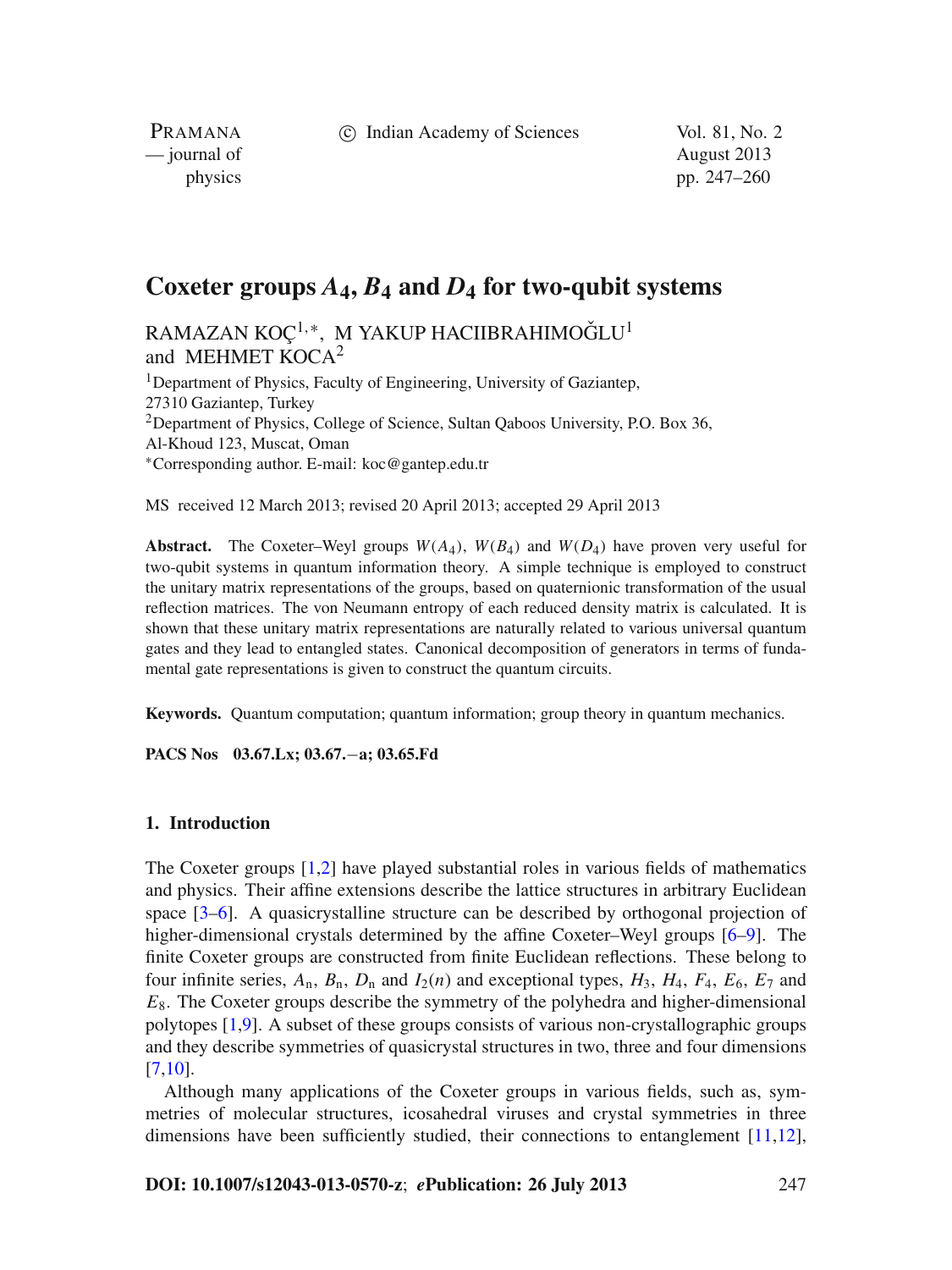quantum information and quantum computation theory [\[13](#page-12-9)] have not yet been fully explored.

The main source of the quantum information theory is quantum entanglement. It takes place at the centre of the quantum information processing. If two or more quantum systems (qubits) cannot be written as a product of superposition of states of the corresponding system, the quantum system is said to be entangled. Entangled states can be generated by quantum gates. Quantum gates operate on qubits and perform unitary transformation. Although various group theoretical models  $[13–21]$  $[13–21]$  $[13–21]$  of quantum information and quantum computation theory are, in particular, based on Pauli matrices and Clifford algebras, a little is known about the application of Coxeter groups in quantum information theory [\[22](#page-13-1)[–24\]](#page-13-2). In this paper we show that the Coxeter groups form a basis for quantum computation leading to the symmetries of the qubit systems.

To support our approach, let us mention that, unitary reflection groups can be associated with Braid groups [\[25](#page-13-3)] and they take part in anionic as well as qubit symmetries. Similarly, in this paper we show that there is a new bridge between Coxeter groups and quantum information theory.

It is most probable that the link between different fields leads to a new insight in these areas. Recently, an explicit connection has been established between n-qubit generalized Pauli group and quantum information theory [\[26](#page-13-4)[,27](#page-13-5)]. Mermin's pentagram [\[28](#page-13-6)] has been associated with three-qubit Pauli group [\[29](#page-13-7)]. We have already emphasized that, the relation between quantum information theory and Clifford groups is well known. In this paper, we establish a relation between the Coxeter groups and the 22quantum systems. In this connection, quaternions play a crucial role. Unitary representations of the rank-4 Coxeter group generators can be obtained by constructing the root system of the Coxeter diagram in terms of quaternions [\[30](#page-13-8)[,31](#page-13-9)].

The paper is organized as follows. In  $\S2$ , the basic background of the unitary matrix representations of the quantum gates and their relation to entanglement are explained. In [§3,](#page-4-0) the reflection matrix generators of the Coxeter group *A*<sup>4</sup> are constructed and their unitary matrix representations are given on the basis of quaternions. Their relation to two-qubit quantum information systems and the role in the entangled circuits are studied. The relation between the Coxeter group  $A_4$  and the quantum information theory is established. Section [4](#page-8-0) is devoted to the study of similar relations between the Coxeter group  $B_4$  and the quantum information theory. In [§5,](#page-10-0) the Coxeter group  $D_4$  is studied and its relevance to quantum information theory is pointed out. Finally, in  $\S6$ , some concluding remarks are given.

## <span id="page-1-0"></span>**2. Preliminary studies**

In this section, some properties of single and two-qubit quantum gates are reviewed. Universal set of quantum gates can be constructed using single qubit and two-qubit logic gates. Entanglements of qubits can be generated using two-qubit gates [\[13](#page-12-9)[,28](#page-13-6)[–34\]](#page-13-10).

#### 2.1 *Quantum gates*

We begin by introducing two-qubit quantum gates that can be represented by generators of the corresponding group. Let us describe some useful single and two-qubit quantum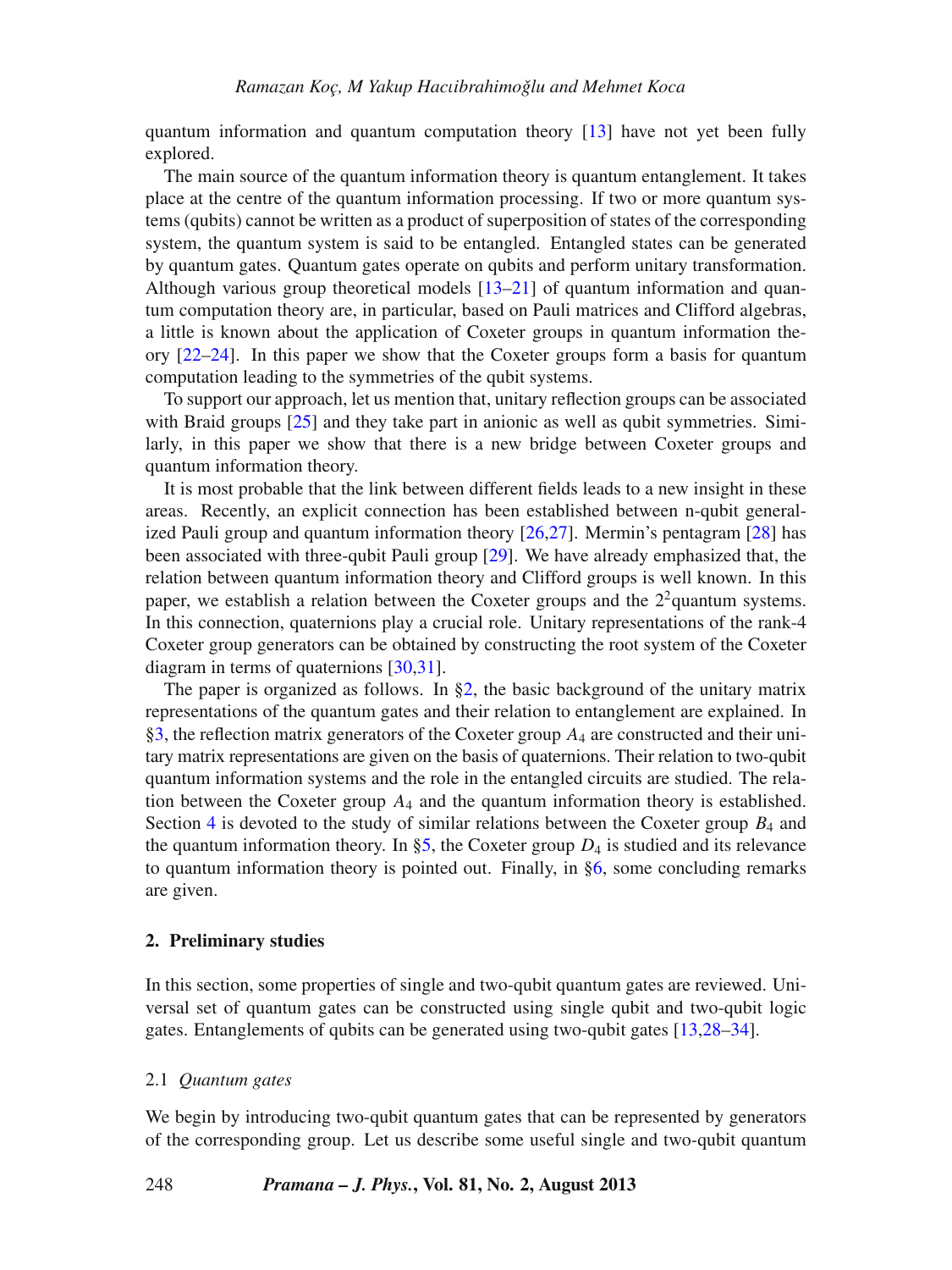gates and their matrix representations. Single qubit quantum gates are represented by  $2 \times$ 2 unitary matrices. They are given by the Pauli matrices  $\sigma_1$ ,  $\sigma_2$ ,  $\sigma_3$ , and rotation matrices  $R_x$ ,  $R_y$  and  $R_z$ , respectively:

<span id="page-2-0"></span>Identity *I*: 
$$
\sigma_0 = \begin{pmatrix} 1 & 0 \\ 0 & 1 \end{pmatrix}
$$
, NOT or *X*:  $\sigma_1 = \begin{pmatrix} 0 & 1 \\ 1 & 0 \end{pmatrix}$ ,  
\n*Y*:  $\sigma_2 = \begin{pmatrix} 0 & -i \\ i & 0 \end{pmatrix}$ , *Z*:  $\sigma_3 = \begin{pmatrix} 1 & 0 \\ 0 & -1 \end{pmatrix}$   
\n*R\_x(\alpha) = \exp\left(-\frac{i\alpha}{2}\sigma\_1\right)*, *R\_y(\beta) = \exp\left(-\frac{i\beta}{2}\sigma\_2\right)*,  
\n*R\_z(\gamma) = \exp\left(-\frac{i\gamma}{2}\sigma\_3\right)*. (1)

The unitary matrices  $R_x$ ,  $R_y$  and  $R_z$  represent the standard Bloch sphere rotations. One can also construct some useful additional gates using linear combinations of the gates [\(1\)](#page-2-0):

<span id="page-2-2"></span>PHASE, 
$$
\phi
$$
:  $\begin{pmatrix} 1 & 0 \\ 0 & e^{i\phi} \end{pmatrix}$ ,  $H = \frac{1}{\sqrt{2}} \begin{pmatrix} 1 & 1 \\ 1 & -1 \end{pmatrix}$ . (2)

The phase gate  $\phi$  and Hadamard gate *H* are useful in constructing quantum circuits.

These gates act on single qubits  $|0\rangle = \begin{pmatrix} 1 \\ 0 \end{pmatrix}$  $\boldsymbol{0}$ ) and  $|1\rangle = \begin{pmatrix} 0 \\ 1 \end{pmatrix}$ 1 ) in quantum circuits and output of the circuit can be obtained by acting matrix representation of the gate on input.

In a similar manner we introduce those mostly used two-qubit gates and their matrix representations

<span id="page-2-1"></span>
$$
SWAP = \begin{pmatrix} 1 & 0 & 0 & 0 \\ 0 & 0 & 1 & 0 \\ 0 & 1 & 0 & 0 \\ 0 & 0 & 0 & 1 \end{pmatrix}, \quad \text{CNOT} = \sigma_0 \oplus \sigma_1, \quad \text{CZ} = \sigma_0 \oplus \sigma_3,
$$
 (3)

where CNOT gate is known as the controlled NOT gate and CZ is the controlled Z gate. Parallel connections of gates are associated with the direct product of their matrix representations. If *U* and *V* are arbitrary  $2 \times 2$  unitary gates, their parallel connection in a circuit is defined by  $U \otimes V$ . Circuit diagram of various gates are illustrated in figure [1.](#page-3-0)

The two-qubit states can be represented by a set of orthogonal unit vectors in the fourdimensional Euclidean space:

$$
|00\rangle = \begin{pmatrix} 1 \\ 0 \\ 0 \\ 0 \end{pmatrix}, \quad |01\rangle = \begin{pmatrix} 0 \\ 1 \\ 0 \\ 0 \end{pmatrix}, \quad |10\rangle = \begin{pmatrix} 0 \\ 0 \\ 1 \\ 0 \end{pmatrix}, \quad |11\rangle = \begin{pmatrix} 0 \\ 0 \\ 0 \\ 1 \end{pmatrix}, \quad (4)
$$

where  $|ij\rangle$  is the tensor product of two states

$$
|ij\rangle = |i\rangle \otimes |j\rangle.
$$

The output of a two-qubit circuit can be obtained by the product of two-qubit input with matrix representation of the gate. Icons of the gates  $(1)$  through  $(3)$  are illustrated in

*Pramana – J. Phys.***, Vol. 81, No. 2, August 2013** 249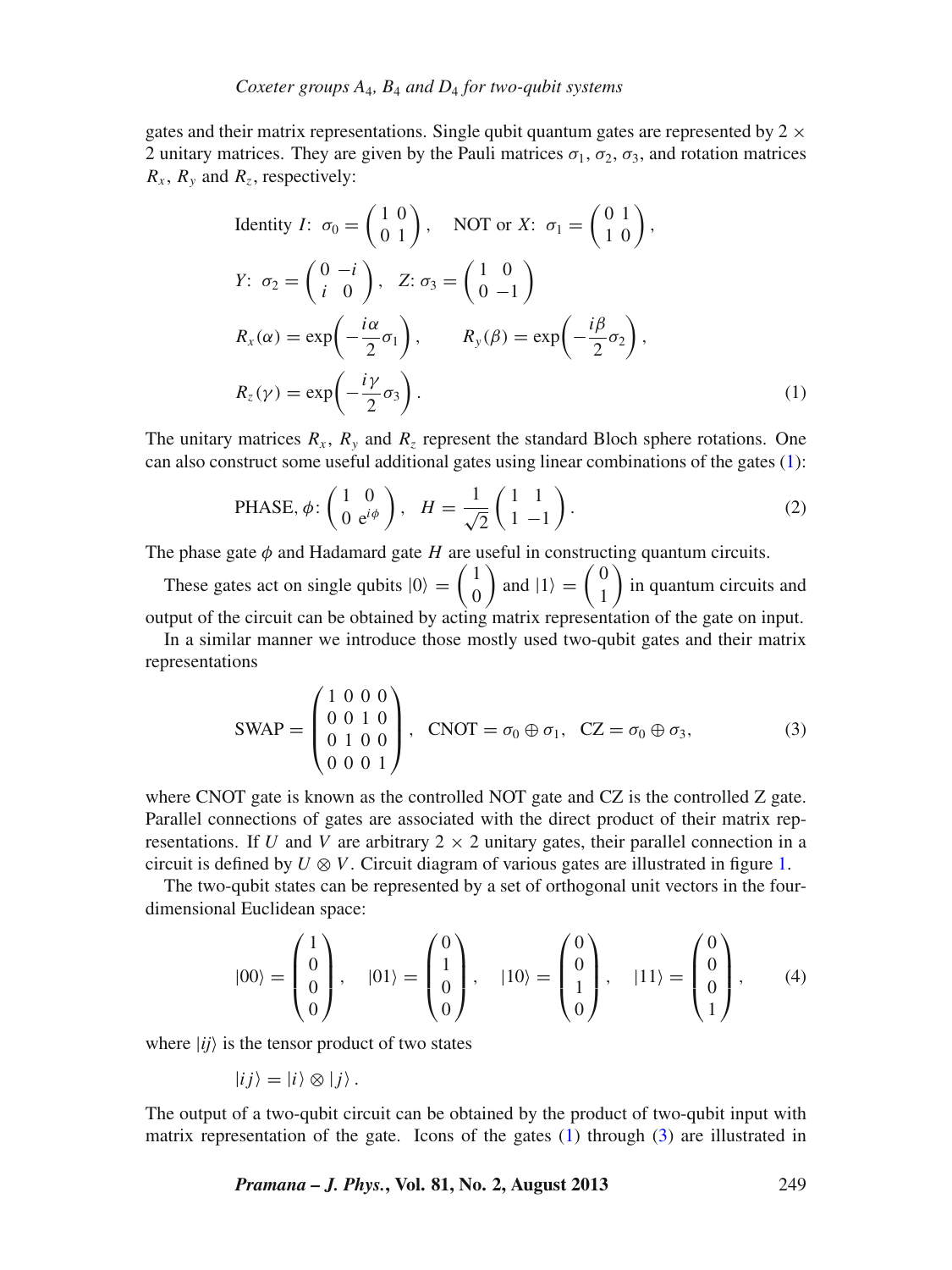*Ramazan Koç, M Yakup Hac*ι*ibrahimoglu and Mehmet Koca ˇ*

<span id="page-3-0"></span>

**Figure 1.** Icon of quantum gates. (**a**) Single qubit gates. X-gate is displayed sometimes by and icon '⊕'. (**b**) Two-qubit gates. Controlled Z gate is denoted by CZ.

figure [1.](#page-3-0) Note that Controlled-NOT (CNOT) and SWAP gates play dominant roles in the quantum information and quantum computation theories.

## 2.2 *Quantum entanglement*

As we mentioned before, we shall also investigate the relation between entanglement and Coxeter groups. Entanglement [\[35](#page-13-11)[–37\]](#page-13-12) is one of the most striking phenomena of quantum information theory because it has been the core of many applications in quantum computing [\[38](#page-13-13)], quantum cryptography [\[39\]](#page-13-14), quantum teleportation, as well as philosophically oriented discussions concerning quantum theory.

Mathematical description of entangled state is straightforward. If a vector state  $|\Psi\rangle$ is not a product of vector state  $|\psi_A\rangle \otimes |\psi_B\rangle$  it is called entangled. For example, Bell's singlet state  $|\psi^{-}\rangle = \frac{1}{\sqrt{2}} (|01\rangle - |10\rangle)$  is entangled because it cannot be written as a direct product of two states.

For an entangled state we introduce a density operator related to entropy measure of the state, which is defined as [\[37\]](#page-13-12)

<span id="page-3-1"></span>
$$
p = \sum_{i} p_i \, |\psi_i\rangle \, \langle \psi_i|,\tag{5}
$$

where  $p_i$  is the probability density. The density operator representing a pure state is  $Tr(\rho^2) = 1$ , otherwise it is a mixed state. A consistent method to quantify the entanglement of pure states is provided by the entropy measure of entanglement,

$$
E(\psi) = S(\rho_A) = S(\rho_B), \qquad (6)
$$

<span id="page-3-2"></span>where

$$
S(\rho_i) = \text{Tr}(\rho_i) \log_2 \rho_i = -\sum_i \lambda_i \log_2 |\lambda_i| \tag{7}
$$

with  $S(\rho)$  representing the von Neumann entropy and  $\lambda_i$  representing the eigenvalues of the reduced density matrix  $\rho_i$ . For a separable state, the entropy measure  $S(\rho) = 0$ . Note that the value of *E* changes from 0 to 1, where 0 corresponds to separable (unentangled)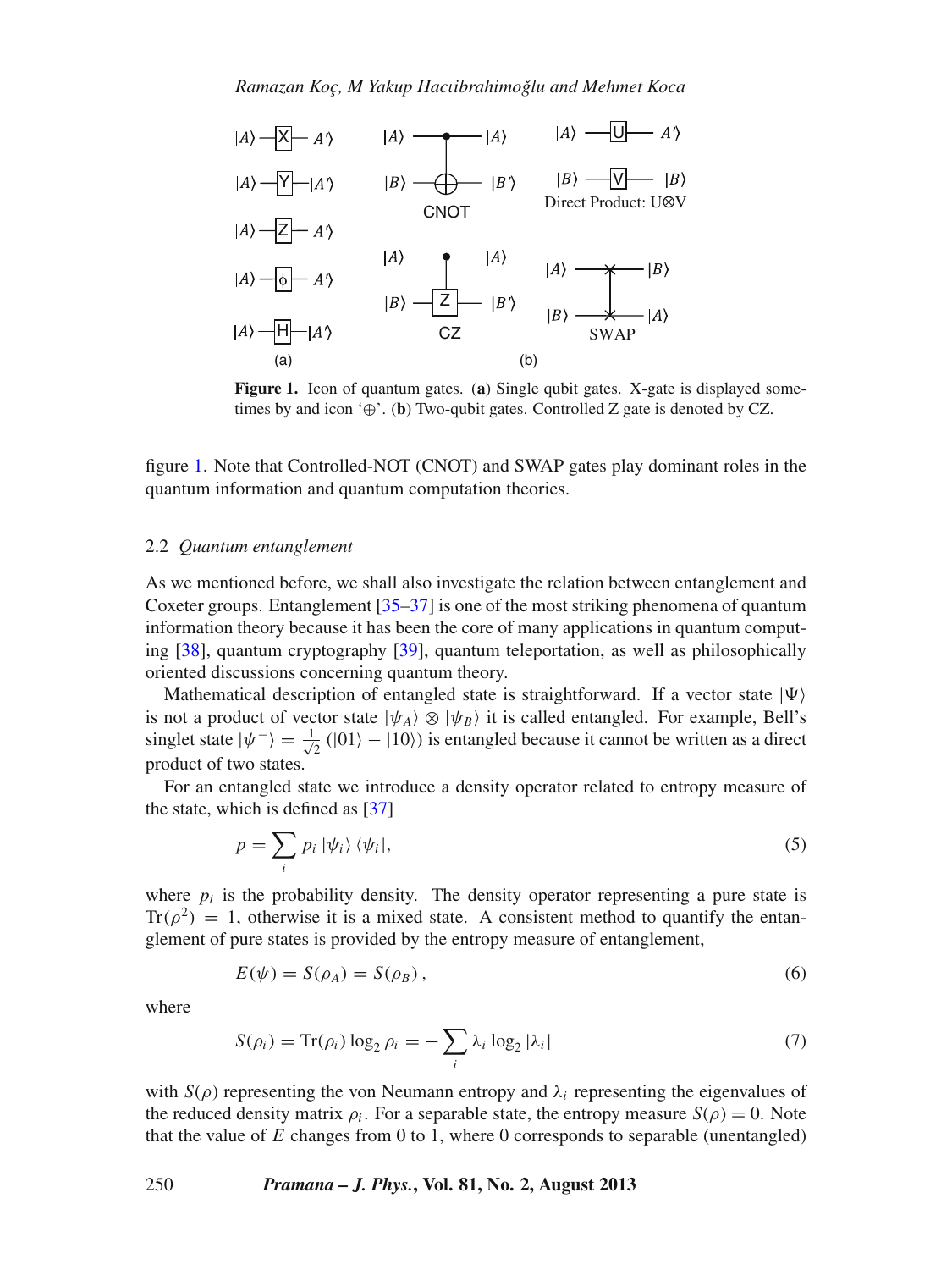state and 1 corresponds to maximally entangled state. In order to obtain the entropy measure of the entanglement we define the density operator  $\rho_A$  as

<span id="page-4-3"></span>
$$
\rho_A = \text{Tr}_B \left( |\psi_i\rangle \langle \psi_i| \right) = \text{Tr}_B \sum_{i,j} |ij\rangle \langle ij| \n= \sum_{i,j} |ij\rangle \text{Tr} \left\langle ji \right| = \sum_{i,j} |i\rangle \langle i| \left\langle j \right| j \rangle.
$$
\n(8)

This describes the probability of the locally measured state *A*. Implication of the partial trace operation is that local measurements of quantum systems *A* and *B* that cannot give any information about preparation of the state.

## <span id="page-4-0"></span>**3. The Coxeter–Weyl group**  $W(A_4)$

In this section, we construct unitary matrix generators of the group  $W(A_4)$ , and study the relation between the corresponding group and  $2<sup>2</sup>$  qubit systems.

#### 3.1 *Unitary representation of W(A*4)

Matrix generators of the Coxeter reflection groups can be obtained from the Coxeter– Dynkin diagram. The diagram for *A*<sup>4</sup> is shown in figure [2.](#page-4-1) The generators of the Coxeter group *A*<sup>4</sup> are obtained as reflection matrices with respect to the hyperplanes orthogonal to the simple roots.

If  $\Lambda = a_i \omega_i$  (*i* = 1, ..., 4), represents an arbitrary lattice vector then the reflection with respect to one of the simple roots is given by  $r_i \Lambda = \Lambda - (\alpha_i, \Lambda) \alpha_i$ , where  $r_i$  are the reflection matrices,  $\alpha_i$  are the simple root vectors and  $\omega_i$  are the weight vectors in the dual basis. The following relations between vectors hold:

$$
(\alpha_i, \alpha_j) = C_{ij}, \qquad (\omega_i, \omega_j) = (C^{-1})_{ij}, (\omega_i, \alpha_j) = \delta_{ij}, \qquad i, j = 1, 2, 3, 4.
$$
 (9)

The simple roots and weight vectors can be written as linear combinations of each other:

<span id="page-4-2"></span>
$$
\omega_i = (C^{-1})_{ij}\alpha_j, \quad \alpha_i = (C)_{ij}\omega_j,
$$
\n
$$
(10)
$$

where  $C$  is the Cartan matrix of  $A_4$  and is given by

$$
C = \begin{pmatrix} 2 & -1 & 0 & 0 \\ -1 & 2 & -1 & 0 \\ 0 & -1 & 2 & -1 \\ 0 & 0 & -1 & 2 \end{pmatrix}.
$$
 (11)

<span id="page-4-1"></span>

**Figure 2.** Coxeter–Dynkin diagram of *A*4.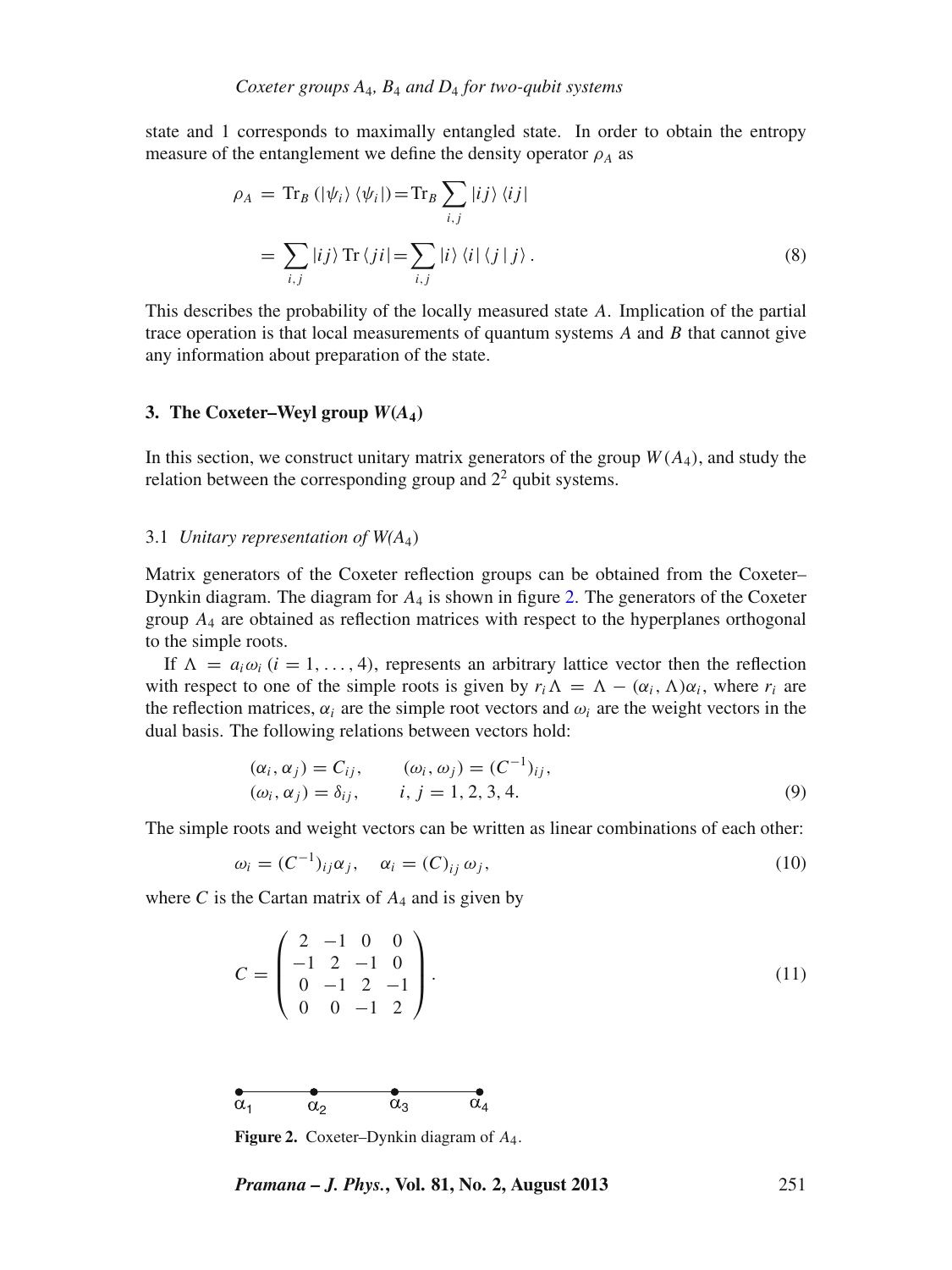As an illustration, one of the reflection matrixes of *A*<sup>4</sup> can be obtained as follows:

$$
r_1\alpha_1 = \alpha_1 - (\alpha_1, \alpha_1)\alpha_1 = \alpha_1 - (2\alpha_1) = -\alpha_1
$$
  
\n
$$
r_1\alpha_2 = \alpha_2 + \alpha_1
$$
  
\n
$$
r_1\alpha_3 = \alpha_3
$$
  
\n
$$
r_1\alpha_4 = \alpha_4.
$$
\n(12)

Thus, the reflection generator associated with the first root of the Coxeter–Weyl group  $W(A_4)$  can be written in the matrix form on the basis of simple roots:

$$
r_1 = \left(\begin{array}{rrr} -1 & 0 & 0 & 0 \\ 1 & 1 & 0 & 0 \\ 0 & 0 & 1 & 0 \\ 0 & 0 & 0 & 1 \end{array}\right).
$$

Similarly, we can obtain the other three generators of *A*<sup>4</sup> as:

$$
r_2 = \begin{pmatrix} 1 & 1 & 0 & 0 \\ 0 & -1 & 0 & 0 \\ 0 & 1 & 1 & 0 \\ 0 & 0 & 0 & 1 \end{pmatrix}, \qquad r_3 = \begin{pmatrix} 1 & 0 & 0 & 0 \\ 0 & 1 & 1 & 0 \\ 0 & 0 & -1 & 0 \\ 0 & 0 & 1 & 1 \end{pmatrix},
$$

$$
r_4 = \begin{pmatrix} 1 & 0 & 0 & 0 \\ 0 & 1 & 0 & 0 \\ 0 & 0 & 1 & 1 \\ 0 & 0 & 0 & -1 \end{pmatrix}.
$$

It is obvious that these matrices are not written in the orthogonal basis since simple roots satisfy a non-orthogonal relation as evident from the Cartan matrix [\(11\)](#page-4-2). In order to establish a relation between qubits and the Coxeter system, the reflection matrices must be constructed in the orthogonal basis.

Recently, quaternionic representations of the root system of rank-4 Coxeter groups have been introduced by Koca *et al* [\[8](#page-12-10)[,40](#page-13-15)[,42\]](#page-13-16). Scaled quaternionic simple roots of *A*<sup>4</sup> are given by

<span id="page-5-0"></span>
$$
\alpha_1 = -1, \qquad \alpha_2 = \frac{1}{2} (1 + e_1 + e_2 + e_3),
$$
  
\n
$$
\alpha_3 = -e_1, \qquad \alpha_4 = \frac{1}{2} (e_1 - \sigma e_2 - \tau e_3),
$$
\n(13)

where  $\sigma = \frac{1}{2}(1 - \sqrt{5})$  and  $\tau = \frac{1}{2}(1 + \sqrt{5})$  and imaginary quaternionic units  $e_i$  (*i* = 1, 2, 3) obey the following relation:

$$
e_i e_j = -\delta_{ij} + \epsilon_{ijk} e_k \ (i, j, k = 1, 2, 3), \tag{14}
$$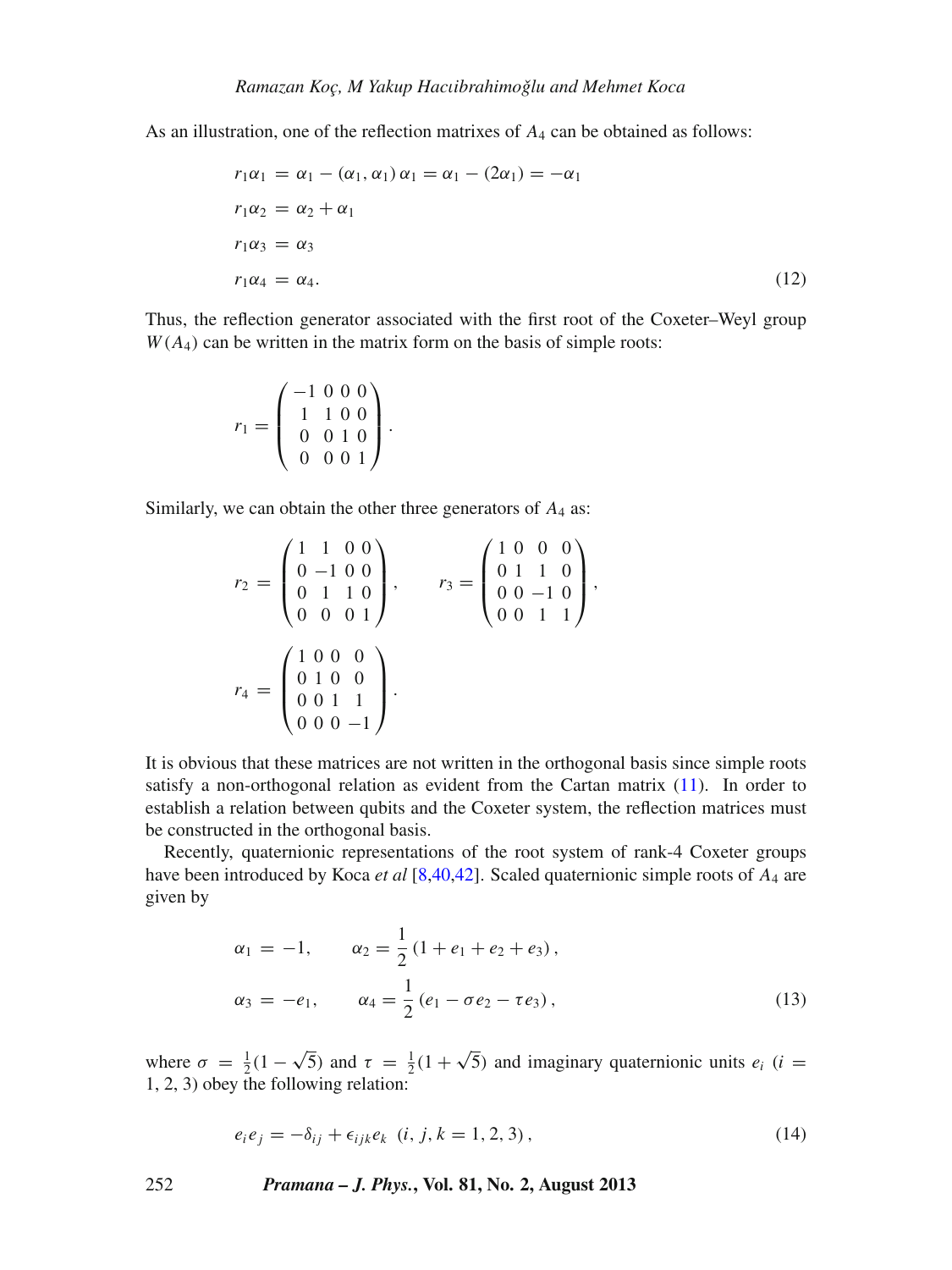where  $\delta$  is the Kronecker delta and  $\epsilon_{ijk}$  is the Levi–Civita symbol. Formally, the quaternionic representation  $(13)$  can be written as

<span id="page-6-1"></span>
$$
\begin{pmatrix} \alpha_1 \\ \alpha_2 \\ \alpha_3 \\ \alpha_4 \end{pmatrix} = T \begin{pmatrix} 1 \\ e_1 \\ e_2 \\ e_3 \end{pmatrix}, \tag{15}
$$

where the transformation matrix *T* is given by

$$
T = \frac{1}{2} \begin{pmatrix} -2 & 0 & 0 & 0 \\ 1 & 1 & 1 & 1 \\ 0 & -2 & 0 & 0 \\ 0 & 1 & -\sigma & -\tau \end{pmatrix} . \tag{16}
$$

Then it is straightforward to obtain a unitary representation of the generators. The similarity transformation

$$
g_i = T^{-1} r_i T \tag{17}
$$

leads to the unitary generators  $g_i$  of  $W(A_4)$ :

<span id="page-6-0"></span>
$$
g_1^A = \begin{pmatrix} -1 & 0 & 0 & 0 \\ 0 & 1 & 0 & 0 \\ 0 & 0 & 1 & 0 \\ 0 & 0 & 0 & 1 \end{pmatrix}, \quad g_2^A = \frac{1}{2} \begin{pmatrix} 1 & -1 & -1 & -1 \\ -1 & 1 & -1 & -1 \\ -1 & -1 & 1 & -1 \\ -1 & -1 & -1 & 1 \end{pmatrix}
$$

$$
g_3^A = \begin{pmatrix} 1 & 0 & 0 & 0 \\ 0 & -1 & 0 & 0 \\ 0 & 0 & 1 & 0 \\ 0 & 0 & 0 & 1 \end{pmatrix}, \quad g_4^A = \frac{1}{2} \begin{pmatrix} 2 & 0 & 0 & 0 \\ 0 & 1 & \sigma & \tau \\ 0 & \sigma & \tau & 1 \\ 0 & \tau & 1 & \sigma \end{pmatrix}.
$$
(18)

In the next subsection we show how the unitary matrix representations are related to two-qubit quantum gates.

## 3.2 *Two-qubit systems and Coxeter–Weyl group W(A*4)

The four generators generate a group of order 120. Our task now is to decompose the generators  $g_i^A(i = 1, \ldots, 4)$  in terms of matrix representations of quantum gates given in eqs [\(1\)](#page-2-0)–[\(3\)](#page-2-1) and circuits in figure [1.](#page-3-0) The first three generators generate the Coxeter–Weyl group of  $W(A_3)$  of order 24, the maximal subgroup of  $W(A_4)$ . This group is relevant for the quantum cryptography and entanglement. In practice, quantum entanglement or cryptosystems are represented by quantum circuits that are constructed using quantum gates.

The first generator  $g_1^A$  in [\(18\)](#page-6-0) just changes the phase of the first qubit and acts as a matrix representation of the phase gate. It can be expressed in terms of the matrix realization of the quantum gates:

$$
g_1^A = \mathbf{CZ}(R_z(\pi) \otimes R_z(\pi)). \tag{19}
$$

The circuit representation of  $(15)$  is illustrated in figure [3.](#page-7-0)

*Pramana – J. Phys.***, Vol. 81, No. 2, August 2013** 253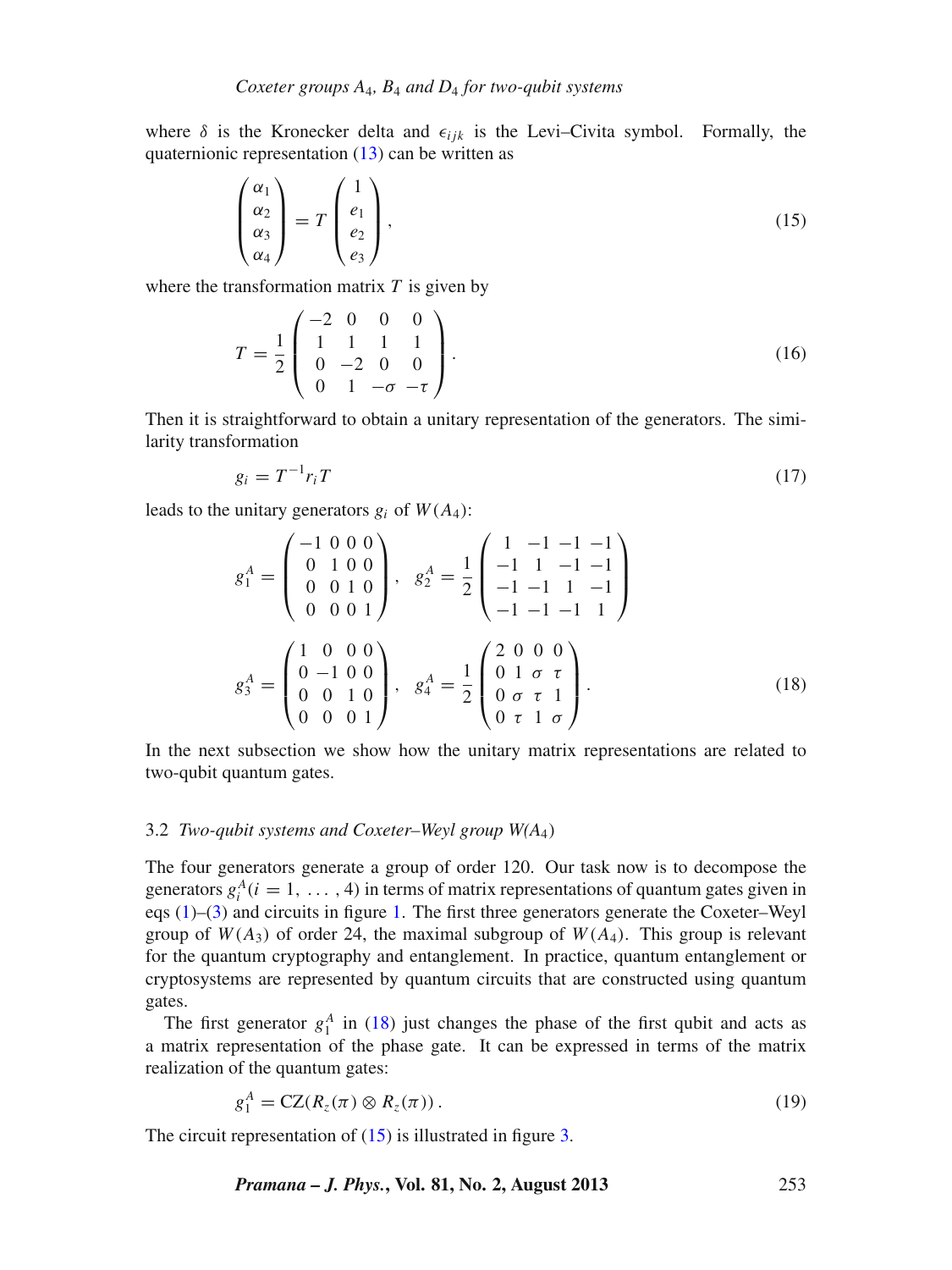<span id="page-7-0"></span>

**Figure 3.** Circuit representation of  $g_1^A$ . Output of the circuit is given by  $|\psi_{\text{out}}\rangle$  =  $g_1^A$  | $\psi_{\text{out}}$ }.

The generator  $g_2^A$  is associated with a circuit that entangles an unentangled state. In order to construct its circuit representations, we have to obtain its canonical decomposition. After some straightforward treatments one can obtain the decomposition,

<span id="page-7-2"></span>
$$
g_2^A = \text{CZ}\Big(R_z\Big(\frac{\pi}{2}\Big) \otimes R_z\Big(\frac{\pi}{2}\Big)\Big) \text{CNOT}\Big(R_x\Big(\frac{\pi}{2}\Big) \otimes R_z\Big(-\frac{\pi}{2}\Big)\Big) \times \text{CNOT}\Big(R_x\Big(\frac{\pi}{2}\Big) \otimes R_x\Big(\frac{\pi}{2}\Big)\Big).
$$
\n(20)

Corresponding quantum circuit is given in figure [4.](#page-7-1) Let us consider the action of circuit on unentangled states. As an example, when the circuit acting on the state  $|\psi_{in}\rangle = |00\rangle =$  $|0\rangle \otimes |0\rangle$ , it produces an entangled output,

$$
|\psi_{\text{out}}\rangle = g_2^A|00\rangle = \frac{1}{2}(|00\rangle - |01\rangle - |10\rangle - |11\rangle). \tag{21}
$$

Density matrix of this state can easily be obtained using the relation [\(5\)](#page-3-1) and it is given by

$$
\rho = \frac{1}{4} \begin{pmatrix} 1 & -1 & -1 & -1 \\ -1 & 1 & 1 & 1 \\ -1 & 1 & 1 & 1 \\ -1 & 1 & 1 & 1 \end{pmatrix} . \tag{22}
$$

In order to obtain entropy measurement of the entanglement, we calculate the reduced density matrix, using [\(8\)](#page-4-3):

$$
\rho_A = \text{Tr}\rho_B |\psi_{\text{out}}\rangle \langle \psi_{\text{out}}| = \frac{1}{2} (|0\rangle \langle 0| + |1\rangle \langle 1|)
$$
 (23)

then the entropy of the measurement of entanglement is

$$
E(\psi_{\text{out}}) = S(\rho) = -\text{Tr}(\rho_A) \log_2 \rho_A = 1. \tag{24}
$$

<span id="page-7-1"></span>

**Figure 4.** Quantum circuit representation of  $g_2^A$  given in eq. [\(20\)](#page-7-2) (the angle  $\alpha = \pi/2$ ).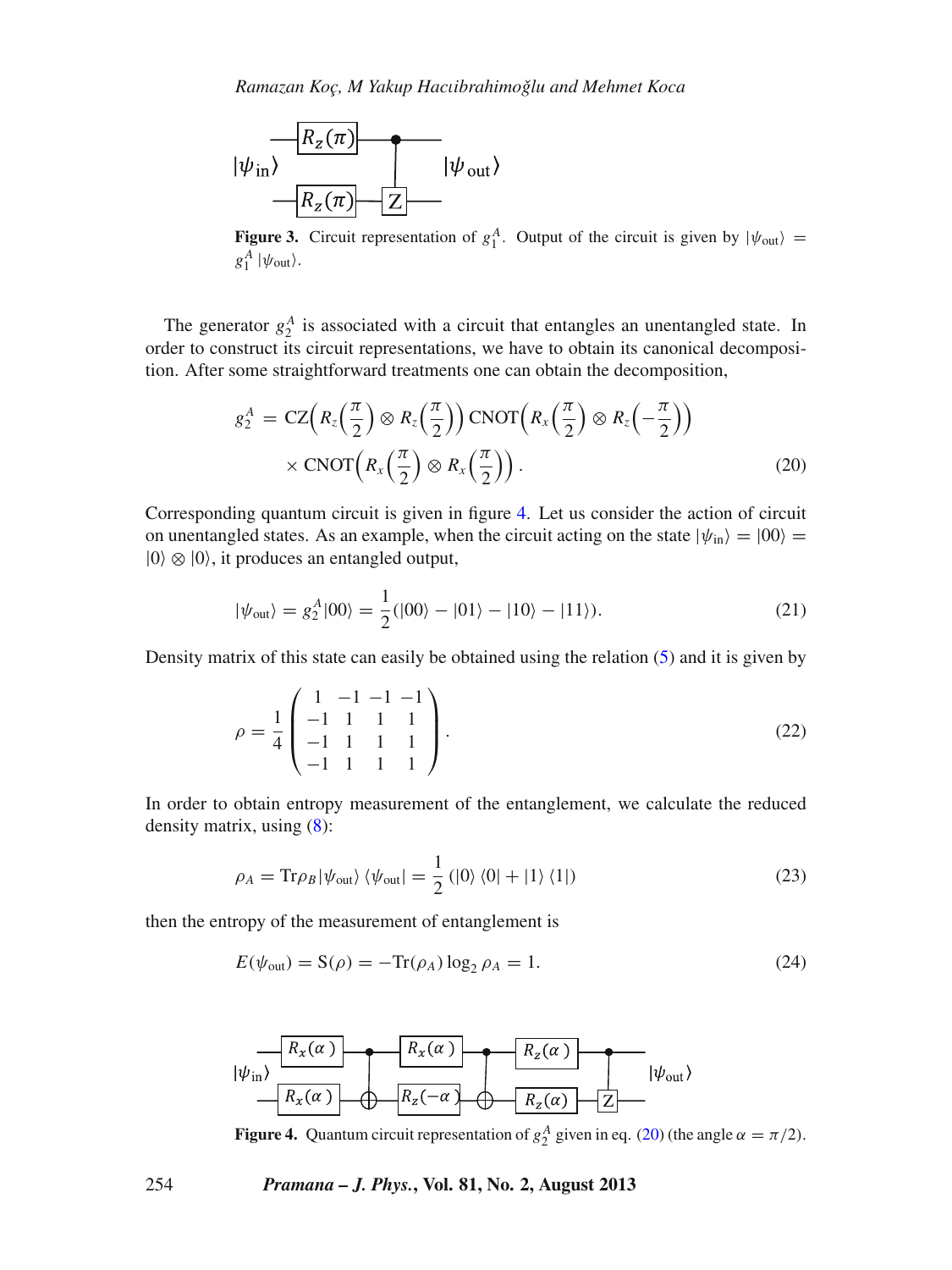Therefore, the state is maximally entangled. Strictly speaking, the circuit in figure [4](#page-7-1) is called perfect entangler, because it produces maximally entangled state from an appropriate unentangled input. Similar to  $g_1^A$ , the third generator  $g_3^A$  also acts as a matrix representation of phase gate.

Now, we investigate the action of  $g_4^A$  on the states. It is obvious that it does not change  $|00\rangle$  state. It is interesting that the generator  $g_4^A$  produces a non-maximal Bell-type entangled state [\[14](#page-12-11)]. When it acts on the separable state

$$
|\psi_{\rm in}\rangle = \frac{1}{\sqrt{3}}\left(\tau|0\rangle + \sigma|1\rangle\right) \otimes \frac{1}{\sqrt{\sqrt{5}}} \left(-\sqrt{\tau}|0\rangle + \frac{1}{\sqrt{\tau}}|1\rangle\right) \tag{25}
$$

the output is a non-maximal state

$$
|\psi_{\text{out}}\rangle = \frac{1}{\sqrt{3\sqrt{5}}} \left( \frac{2}{\sqrt{\tau}} |00\rangle - \frac{\sqrt{\tau}}{\sigma} |11\rangle \right). \tag{26}
$$

Recently, Kossakowski and Ohya [\[41](#page-13-17)] proposed a new scheme of teleportation, based on non-maximal entangled state. Therefore, this type of quantum gate representation may also be useful in quantum information theory.

To determine the entangling capability of  $g_4^A$ , we calculate the reduced density matrix. The calculation of [\(8\)](#page-4-3) gives the following result:

$$
\rho_A = \text{Tr}\rho_B |\psi_{\text{out}}\rangle \langle \psi_{\text{out}}| = \frac{1}{\sqrt{3\sqrt{5}}} \left( \tau^2 |0\rangle \langle 0| + 4\sigma^2 |1\rangle \langle 1| \right). \tag{27}
$$

Then entropy of measurement or entangling power of the unitary operator  $g_4^A$  can be calculated using the relation [\(7\)](#page-3-2) and the result is

$$
E(\psi_{\text{out}}) = S(\rho) = -\text{Tr}(\rho_A) \log_2 \rho_A = 0.9495. \tag{28}
$$

We would also like to add that the operator  $g_4^A$  produces the following three terms of non-maximal entangled states:

$$
\frac{1}{2} (|01\rangle + \sigma |10\rangle + \tau |11\rangle),
$$
  
\n
$$
\frac{1}{2} (\sigma |01\rangle + \tau |10\rangle + |11\rangle),
$$
  
\n
$$
\frac{1}{2} (\tau |01\rangle + |10\rangle + \sigma |11\rangle),
$$
\n(29)

from the inputs  $|01\rangle$ ,  $|10\rangle$  and  $|11\rangle$ , with entropy measurements 0.823, 0.808 and 0.900, respectively.

This result implies that the Coxeter–Weyl group  $W(A_4)$  is strongly related to quantum information theory.

## <span id="page-8-0"></span>**4.** The Coxeter–Weyl group  $W(B_4)$

The procedure presented in the previous section brings a link between the Coxeter–Weyl groups and quantum information theory. Using the same procedure we discuss the role of the group  $W(B_4)$  in quantum information theory.

*Pramana – J. Phys.***, Vol. 81, No. 2, August 2013** 255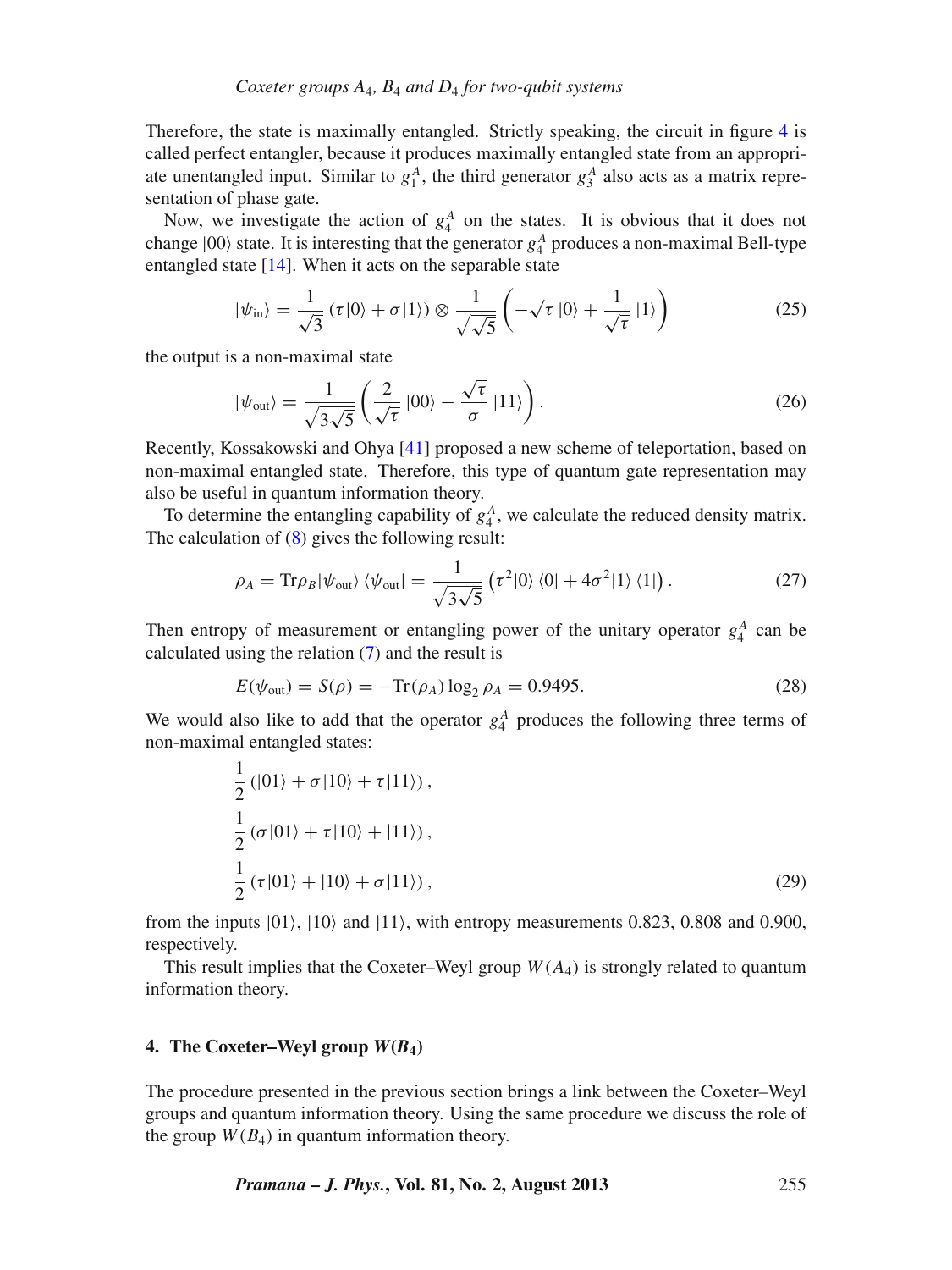<span id="page-9-0"></span>

**Figure 5.** Coxeter–Dynkin diagram of *B*4.

## 4.1 *Unitary representation of W(B*4)

The Coxeter–Dynkin diagram of  $B_4$  is shown in figure [5.](#page-9-0) The generators of  $W(B_4)$  can be obtained by using the Coxeter–Dynkin diagram *B*4.

Let us express the simple roots of  $B_4$  in terms of quaternions as [\[40](#page-13-15)[,42\]](#page-13-16).

$$
\alpha_1 = \frac{1}{\sqrt{2}} (1 - e_1), \qquad \alpha_2 = \frac{1}{\sqrt{2}} (e_1 - e_2),
$$
  

$$
\alpha_3 = \frac{1}{\sqrt{2}} (e_2 - e_3), \qquad \alpha_4 = e_3.
$$
 (30)

In the quaternionic basis, the generators  $g_i$  of  $W(A_4)$  can be written as

$$
g_1^B = \begin{pmatrix} 0 & 1 & 0 & 0 \\ 1 & 0 & 0 & 0 \\ 0 & 0 & 1 & 0 \\ 0 & 0 & 0 & 1 \end{pmatrix}, \quad g_2^B = \begin{pmatrix} 1 & 0 & 0 & 0 \\ 0 & 0 & 1 & 0 \\ 0 & 1 & 0 & 0 \\ 0 & 0 & 0 & 1 \end{pmatrix},
$$

$$
g_3^B = \begin{pmatrix} 1 & 0 & 0 & 0 \\ 0 & 1 & 0 & 0 \\ 0 & 0 & 0 & 1 \\ 0 & 0 & 1 & 0 \end{pmatrix}, \quad g_4^B = \begin{pmatrix} 1 & 0 & 0 & 0 \\ 0 & 1 & 0 & 0 \\ 0 & 0 & 1 & 0 \\ 0 & 0 & 0 & -1 \end{pmatrix}.
$$
(31)

Clearly, these generators are associated with some important quantum gates and play a dominant roles in the quantum computation theory.

#### 4.2 *Two-qubit systems and Coxeter–Weyl group W(B*4)

The generators generate the Coxeter–Weyl group of  $W(B_4)$  of order 384. This group consists of some well-known operators used in quantum entangled circuits. It is interesting

<span id="page-9-1"></span>

**Figure 6.** Circuit representation of  $g_1^B$  and  $g_3^B$  generators.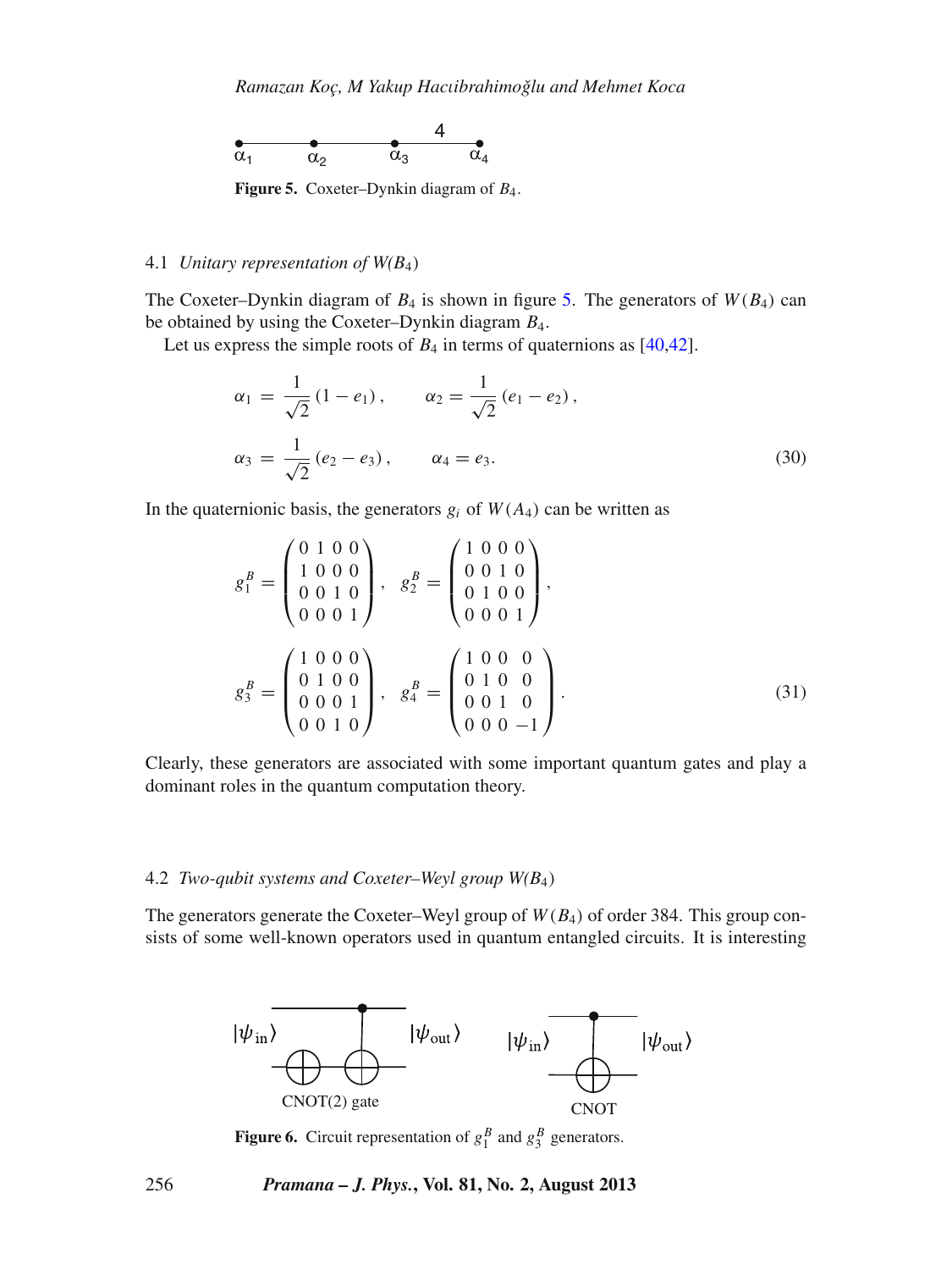## *Coxeter groups A*4*, B*<sup>4</sup> *and D*<sup>4</sup> *for two-qubit systems*

| $ \psi_{\rm in}\rangle$                                         | $ \psi_{\text{out}}\rangle(\text{CNOT}(2))$     | $ \psi_{\text{out}}\rangle$ (CNOT)              | $E(\rho)$ |
|-----------------------------------------------------------------|-------------------------------------------------|-------------------------------------------------|-----------|
| $\frac{1}{\sqrt{2}}( 0\rangle \pm  1\rangle) \otimes  0\rangle$ | $\frac{1}{\sqrt{2}}( 01\rangle \pm  10\rangle)$ | $\frac{1}{\sqrt{2}}( 00\rangle \pm  11\rangle)$ |           |
| $\frac{1}{\sqrt{2}}( 0\rangle \pm  1\rangle) \otimes  1\rangle$ | $\frac{1}{\sqrt{2}}( 00\rangle \pm  11\rangle)$ | $\frac{1}{\sqrt{2}}( 01\rangle \pm  10\rangle)$ |           |

<span id="page-10-1"></span>**Table 1.** Input–output relations of CNOT(2) and CNOT gates.

to observe that the generators are associated with  $CNOT(2)$  $CNOT(2)$ , SWAP, CNOT and CZ gates respectively. The generator  $g_1^B$  can be expressed in terms of CNOT gate as

$$
g_1^B = \text{CNOT}(2) \equiv (\sigma_0 \otimes \sigma_1) \text{CNOT}.
$$
 (32)

Circuit representations of the  $g_1^B$  and  $g_3^B$  are illustrated in figure [6.](#page-9-1)

Our task is not to investigate the entanglement properties of the generators. As seen in table [1,](#page-10-1) the generators  $g_1^B$  and  $g_3^B$  are associated with the most important gates CNOT[\(2\)](#page-2-2) and CNOT, and they produce the well-known Bell states. This result motivates us to find the relation between the Coxeter–Weyl groups and quantum information theory, because the gates are directly represented by the perfect entangled circuit.

Second generator  $g_2^B$  is the matrix representation of SWAP gate and the last generator corresponds to the controlled Z gate, CZ, as mentioned in [§3.](#page-4-0) Both of them are very important in quantum information and computation theory.

## <span id="page-10-0"></span>**5.** The Coxeter–Weyl group  $W(D_4)$

The technique introduced in [§2,](#page-1-0) now leads to a new relation between the Coxeter–Weyl groups and quantum information theory. Now, we explain the relations of the group  $W(D_4)$  and the quantum information theory.

#### 5.1 *Unitary representation of W(D*4)

The Coxeter diagram for *D*<sup>4</sup> group of order 192 is shown in figure [7.](#page-10-2) Its matrix generators can be obtained from the simple roots of the Coxeter–Dynkin diagram.

This can be done by expressing the simple roots in terms of quaternions as [\[43](#page-13-18)]

$$
\alpha_1 = \frac{1}{\sqrt{2}} (e_2 - e_3), \qquad \alpha_2 = \frac{1}{\sqrt{2}} (e_1 + e_3),
$$
  

$$
\alpha_3 = \frac{1}{\sqrt{2}} (-e_3 - 1), \quad \alpha_4 = \frac{1}{\sqrt{2}} (1 - e_1).
$$
 (33)

<span id="page-10-2"></span>

**Figure 7.** Coxeter–Dynkin diagram of *D*4.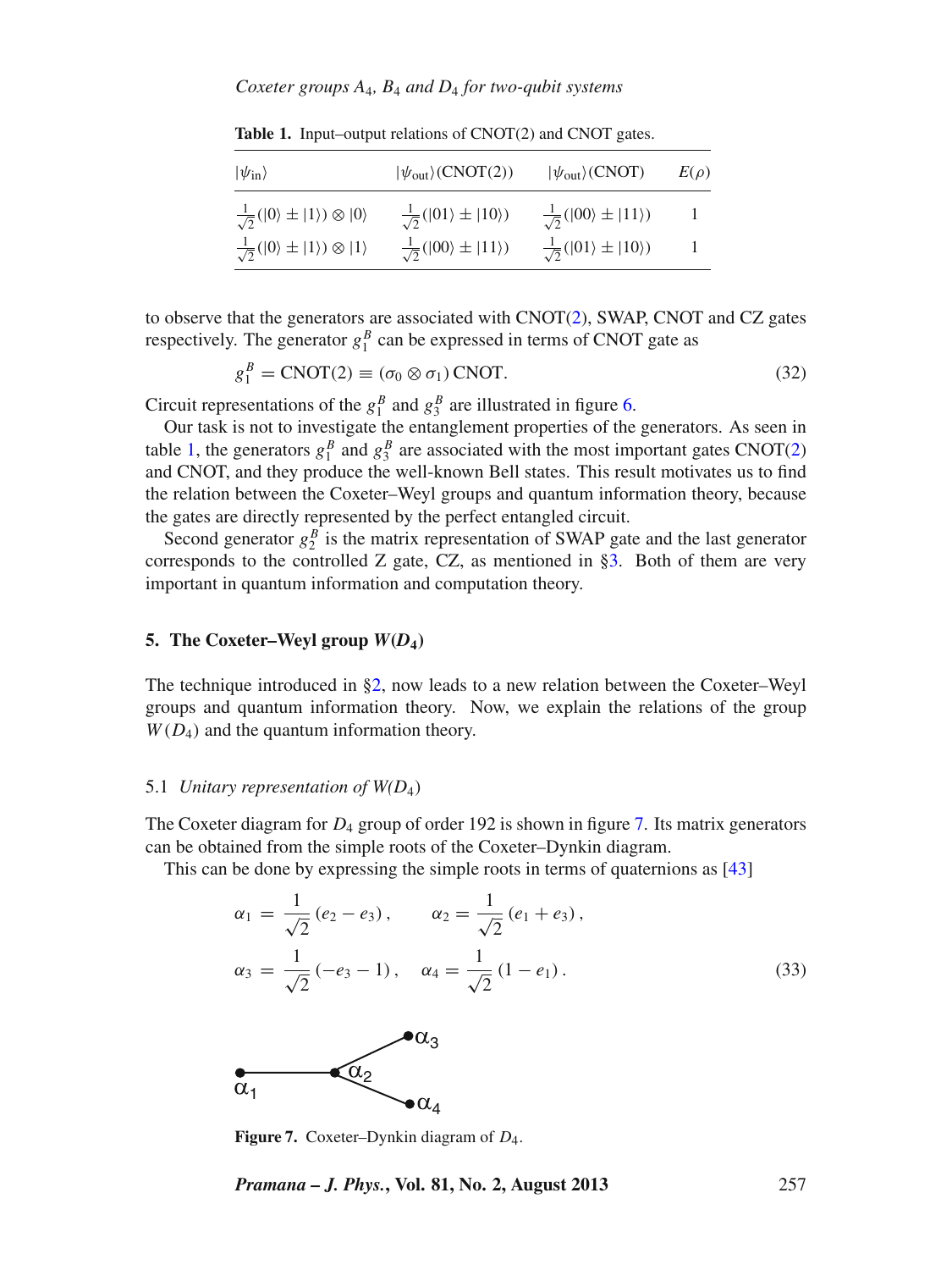## *Ramazan Koç, M Yakup Hac*ι*ibrahimoglu and Mehmet Koca ˇ*

<span id="page-11-2"></span>

| $ \psi_{\rm in}\rangle$                                                                                                                                                                                         | $ \psi_{\text{out}}\rangle(g_1^D)$ | $ \psi_{\text{out}}\rangle(g_3^D)$ | $ \psi_{\text{out}}\rangle(g_4^D)$ | $E(\rho)$ |
|-----------------------------------------------------------------------------------------------------------------------------------------------------------------------------------------------------------------|------------------------------------|------------------------------------|------------------------------------|-----------|
| $\frac{1}{\sqrt{2}}( 0\rangle \pm  1\rangle) \otimes  0\rangle$ $\frac{1}{\sqrt{2}}( 00\rangle \pm  11\rangle)$ $\frac{1}{\sqrt{2}}( 00\rangle \mp  11\rangle)$ $\frac{1}{\sqrt{2}}( 01\rangle \pm  10\rangle)$ |                                    |                                    |                                    |           |
| $\frac{1}{\sqrt{2}}( 0\rangle \pm  1\rangle) \otimes  1\rangle - \frac{1}{\sqrt{2}}( 01\rangle \pm  10\rangle) - \frac{1}{\sqrt{2}}( 01\rangle \mp  10\rangle) - \frac{1}{\sqrt{2}}( 00\rangle \pm  11\rangle)$ |                                    |                                    |                                    |           |

**Table 2.** Action of generators  $g_1^D$ ,  $g_3^D$  and  $g_4^D$  of  $W(D_4)$  on states.

In the quaternionic basis, the unitary generators  $g_i$  of  $W(D_4)$  can be written as

$$
g_1^D = \begin{pmatrix} 1 & 0 & 0 & 0 \\ 0 & 1 & 0 & 0 \\ 0 & 0 & 0 & 1 \\ 0 & 0 & 1 & 0 \end{pmatrix}, \quad g_2^D = \begin{pmatrix} 1 & 0 & 0 & 0 \\ 0 & 0 & 0 & -1 \\ 0 & 0 & 1 & 0 \\ 0 & -1 & 0 & 0 \end{pmatrix},
$$

$$
g_3^D = \begin{pmatrix} 1 & 0 & 0 & 0 \\ 0 & 1 & 0 & 0 \\ 0 & 0 & 0 & -1 \\ 0 & 0 & -1 & 0 \end{pmatrix}, \quad g_4^D = \begin{pmatrix} 0 & 1 & 0 & 0 \\ 1 & 0 & 0 & 0 \\ 0 & 0 & 1 & 0 \\ 0 & 0 & 0 & 1 \end{pmatrix}.
$$
(34)

We note that all of these generators are associated with the matrix representations of CNOT gates such that

<span id="page-11-1"></span>
$$
g_1^D \equiv \text{CNOT},
$$
  
\n
$$
g_2^D = (I \otimes \sigma_3) \cdot \text{CNOT} \cdot \text{SWAP} \cdot \text{CNOT},
$$
  
\n
$$
g_3^D = (I \otimes \sigma_3) \cdot \text{CNOT},
$$
  
\n
$$
g_4^D (I \otimes \sigma_1) \cdot \text{CNOT}.
$$
  
\n(35)

# 5.2 *Two-qubit systems and Coxeter–Weyl group W(D*4)

In this section, we investigate the action of the generators on separable states to express their relations to the entangled states. The actions of the generators  $g_1^D$ ,  $g_3^D$  and  $g_4^D$  in [\(35\)](#page-11-1) on the separable states are summarized in table [2](#page-11-2) and  $g_2^D$  are given in [\(36\)](#page-11-3).

The second generator  $g_2^D$  exhibits a Bell state by flipping input. The result is given by

<span id="page-11-3"></span>
$$
g_2^D \frac{1}{\sqrt{2}} |0\rangle (|0\rangle \pm |1\rangle) = \frac{1}{\sqrt{2}} (|00\rangle \mp |11\rangle),
$$
  
\n
$$
g_2^D \frac{1}{\sqrt{2}} |1\rangle (|0\rangle \pm |1\rangle) = \frac{1}{\sqrt{2}} (|10\rangle \mp |01\rangle).
$$
\n(36)

The entanglement typically arises from the generators of the Coxeter–Weyl groups.

# <span id="page-11-0"></span>**6. Conclusion**

In this paper, we have worked out the roles of the rank-4 Coxeter–Weyl groups, such as  $W(A_4)$ ,  $W(B_4)$  and  $W(D_4)$  in two-qubit quantum information systems. We have shown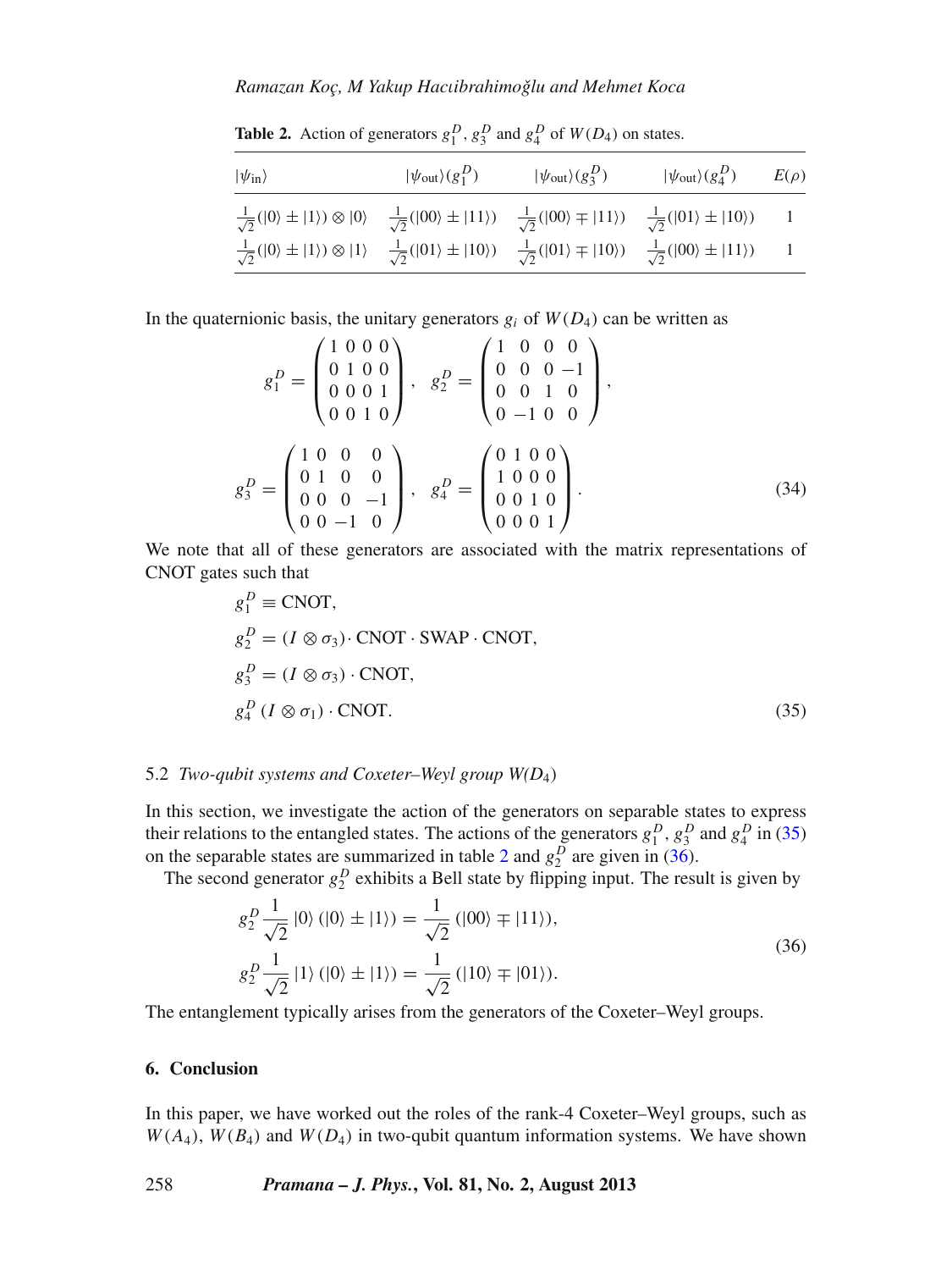that these groups are associated with maximal and non-maximal entangled gates. It is important to note that the generators of these groups are related to the prominent quantum gates, such as CNOT, SWAP etc. and produce Bell states. In a forthcoming paper we study the relations of the quantum information systems with the Coxeter–Weyl group  $W(F_4)$  and the noncrystallographic Coxeter group  $W(H_4)$  [\[43](#page-13-18)]. As a future work, we shall extend the method presented here to the rank-8 Coxeter–Weyl groups to explore their connections to the 3-qubit systems.

## **Acknowledgements**

The authors would like to thank Dr Nazife O Koca for reading the manuscript and for giving suggestions for the improvement of the paper.

## **References**

- <span id="page-12-0"></span>[1] H M Coxeter, *Ann. Math.* **35**, 588 (1933)
- <span id="page-12-1"></span>[2] H M Coxeter, *J. London Math. Soc.* **10**, 21 (1935)
- <span id="page-12-2"></span>[3] R Rouquier, Weyl groups, affine Weyl groups and reflection groups, in: *Representations of reducti*v*e groups* edited by R W Carter and M Geck (Cambridge Univ. Press, New York, 1998) p. 21
- [4] J E Humphreys, *Reflection groups and Coxeter groups* (Cambridge University Press, Cambridge, 1990) p. 105
- [5] M W Davis, *The geometry and topology of Coxeter groups* (Princeton University Press, USA, 2007).
- <span id="page-12-3"></span>[6] H M Coxeter, *Math. Z.* **46**, 380 (1940)
- <span id="page-12-5"></span>[7] M Baake, P Kramer, M Schlottmann and D Zeidler, *Int. J. Mod. Phys. B* **4**, 2217 (1990) M Baake, D Joseph, P Kramer and M Schlottmann, *J. Phys. A: Math. Gen.* **23**, L1037 (1990) M Baake, A guide to mathematical quasicrystals, in: *Quasicrystals: An introduction to structure, physical properties and applications* edited by J B Suck, M Screiber and P Haussler (Springer-Verlag, Berlin Heidelberg, 2010) p. 17
- <span id="page-12-10"></span>[8] M Koca, N O Koca and M Al-Ajmi, *Int. J. Geom. Meth. Mod. Phys.* **9**, 4 (2012) M Koca, N O Koca and R Koç, *Affine A*4*, quaternions, and decagonal quasicrystals*, preprint arXiv[:1209.1878v1](http://128.84.158.119/abs/1209.1878v1) (2012)
- <span id="page-12-4"></span>[9] M Koca, M Al-Ajmi and R Koç, *J. Math. Phys.* **48**, 113515 (2007)
- <span id="page-12-6"></span>[10] M Koca, N O Koca and R Koç, Non-crystallographic Coxeter groups from higher dimensional lattices and quasicrystallography, to be published in the *Proceedings of the Workshop and Conference on Groups and Geometry* (Indian Statistical Institute, Bangalore, December 10– 21, 2012)
- <span id="page-12-7"></span>[11] R Horodecki, P Horodecki, M Horodecki and K Horodecki, *Rev. Mod. Phys.* **81**, 865 (2009)
- <span id="page-12-8"></span>[12] R Mosseri and R Dandoloff, *J. Phys. A: Math. Gen.* **34**, 10243 (2001)
- <span id="page-12-9"></span>[13] M A Nielsen and I L Chuang, *Quantum computation and quantum information* (Cambridge University Press, Cambridge, 2000)
- <span id="page-12-11"></span>[14] A R P Rau, *J. Phys. A: Math. Theor.* **42**, 412002 (2009)
- [15] M Planat, *Gen. Math. Notes* **2**, 96 (2011)
- [16] M Planat, *Phys. Scr.* **T147**, 014025 (2012)
- [17] M Planat and P Jorrand, *J. Phys. A: Math. Theor.* **41**, 182001 (2008)
- [18] A R P Rau, G Selvaraj and D Uskov, *Phys. Re*v*. A* **71**, 062316 (2005)
- [19] M R Kibler, *J. Phys. A: Math. Theor.* **41**, 375302 (2008)